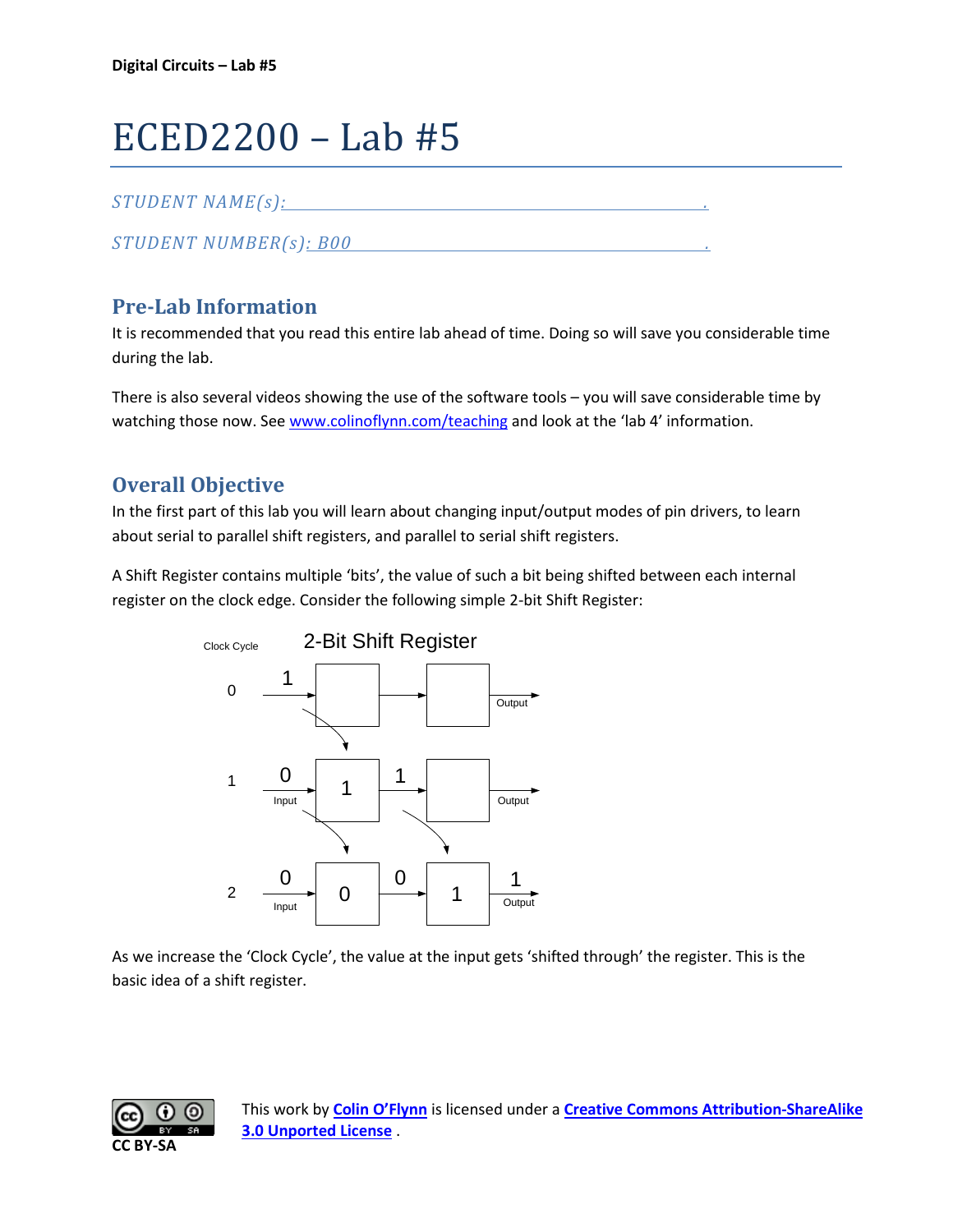There is some additional things you might see too – for example we can actually pre-load the shift registers in parallel. Then over the next clock cycles we'll see the outputs of the shift register one at a time.

In real life this is very useful, since we may need to send a lot of data over a single wire for example. We can use shift registers to accomplish this, since we can output many bits a single bit at a time.

# **Deliverables**

You will work in groups of 2 for this lab. Each group must deliver a lab report; the format for it is described separately.

# **Part #1: Transmitting Data Serially**

## **Objective**

- Learn about Serial-to-Parallel and Parallel-to-Serial Block
- Learn about changing output/input pins around

# **Required Materials**

- Computer with Xilinx ISE 13.2 Webpack installed.
	- o All computers in the lab have this installed.
	- o This is free software so you can install on your own computer if you wish, you can download it from<http://www.xilinx.com/support/download/index.htm>- select '13.2' on the side. The file is very large so you may wish to download at school, and you are required to register to license it.
- Example project file DigitalTrainer Simple.ZIP
	- o This file contains an environment which is already setup for your lab.
- Digital Trainer Board

## **Background**

We will be using a 4-bit shift register component. This shift register is shown below:

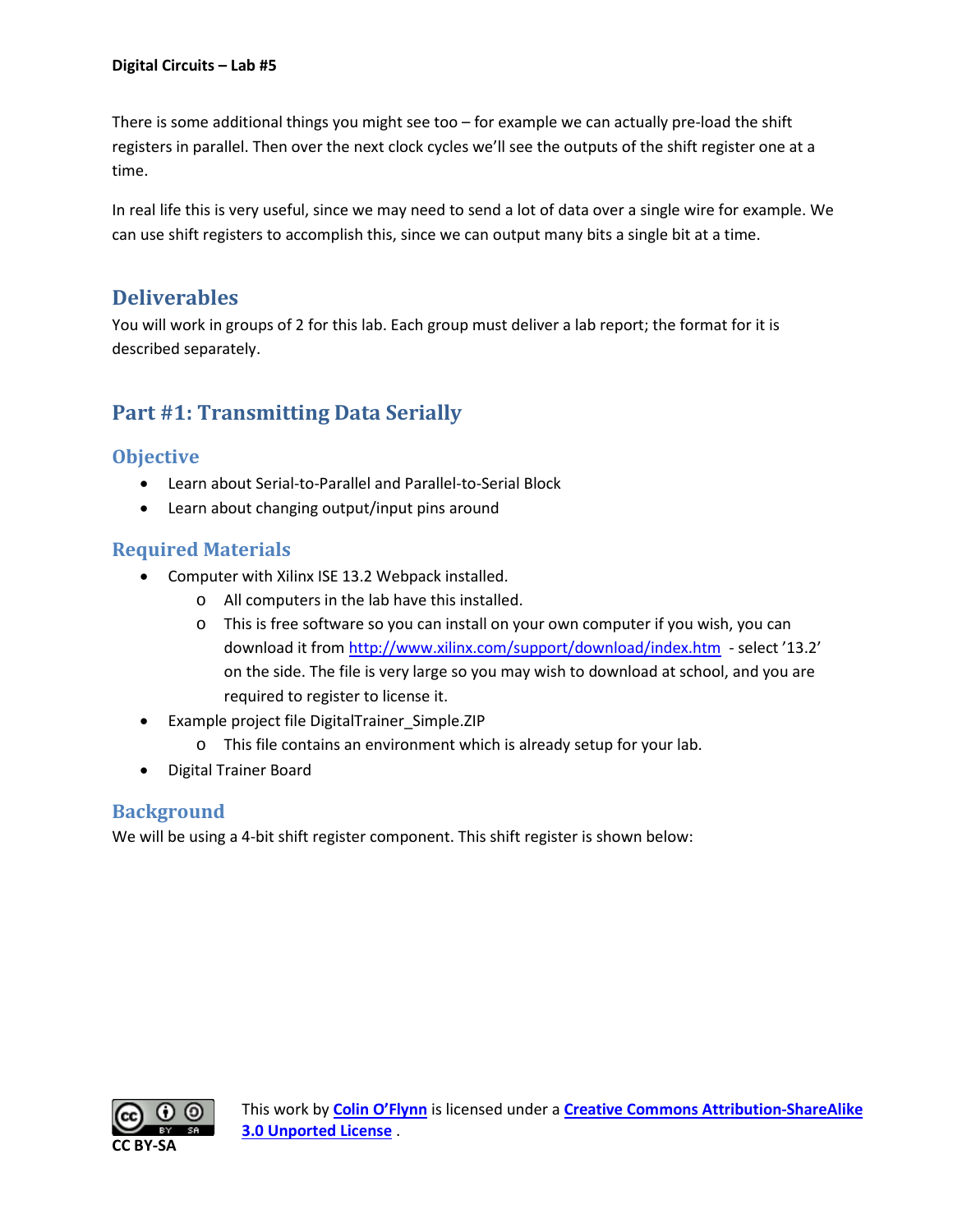| SR4CLE |    |     |    |  |  |  |
|--------|----|-----|----|--|--|--|
|        | SU |     |    |  |  |  |
|        | DO |     | Q0 |  |  |  |
|        | D1 |     | Qt |  |  |  |
|        | D2 |     | Q2 |  |  |  |
|        | D3 |     | as |  |  |  |
|        | Ŧ. |     |    |  |  |  |
|        | Œ  |     |    |  |  |  |
|        |    | CLR |    |  |  |  |

The inputs are as follows:

- SLI Shift-Left serial Input
- D0..D3 Parallel Data Input
- L Load: Loads shift register on next clock pulse
- CE Clock Enable (active high)
- C Clock
- CLR Asynchronous Clear

To use this as a serial-to-parallel shift register:

- SLI Serial data input
- D0..D3 Disconnected
- L Low
- CE Clock Enable (will tie high in this lab)
- C Clock
- CLR Asynchronous Clear
- Q0..Q3 Parallel Output

Or to use as a parallel-to-serial shift register:

- SLI Disconnected
- D0..D3 Parallel Data In
- L Pulse high for one clock edge when parallel data valid
- CE Clock Enable (will tie high in this lab)
- C Clock
- CLR Asynchronous Clear
- Q0..Q2 Disconnected
- Q3 Serial Data Out

## **Procedure**

Part 1-A

- 1. Download DigitalTrainer\_Simple.zip from one of these locations:
	- a. [http://www.assembla.com/wiki/show/bora/Base\\_Reference\\_File](http://www.assembla.com/wiki/show/bora/Base_Reference_File)
	- b. [www.colinoflynn.com/teaching](http://www.colinoflynn.com/teaching) under the ECED2200 lab #4.



This work by **[Colin O'Flynn](http://www.newae.com/)** is licensed under a **[Creative Commons Attribution-ShareAlike](http://creativecommons.org/licenses/by-sa/3.0/)  [3.0 Unported License](http://creativecommons.org/licenses/by-sa/3.0/)** .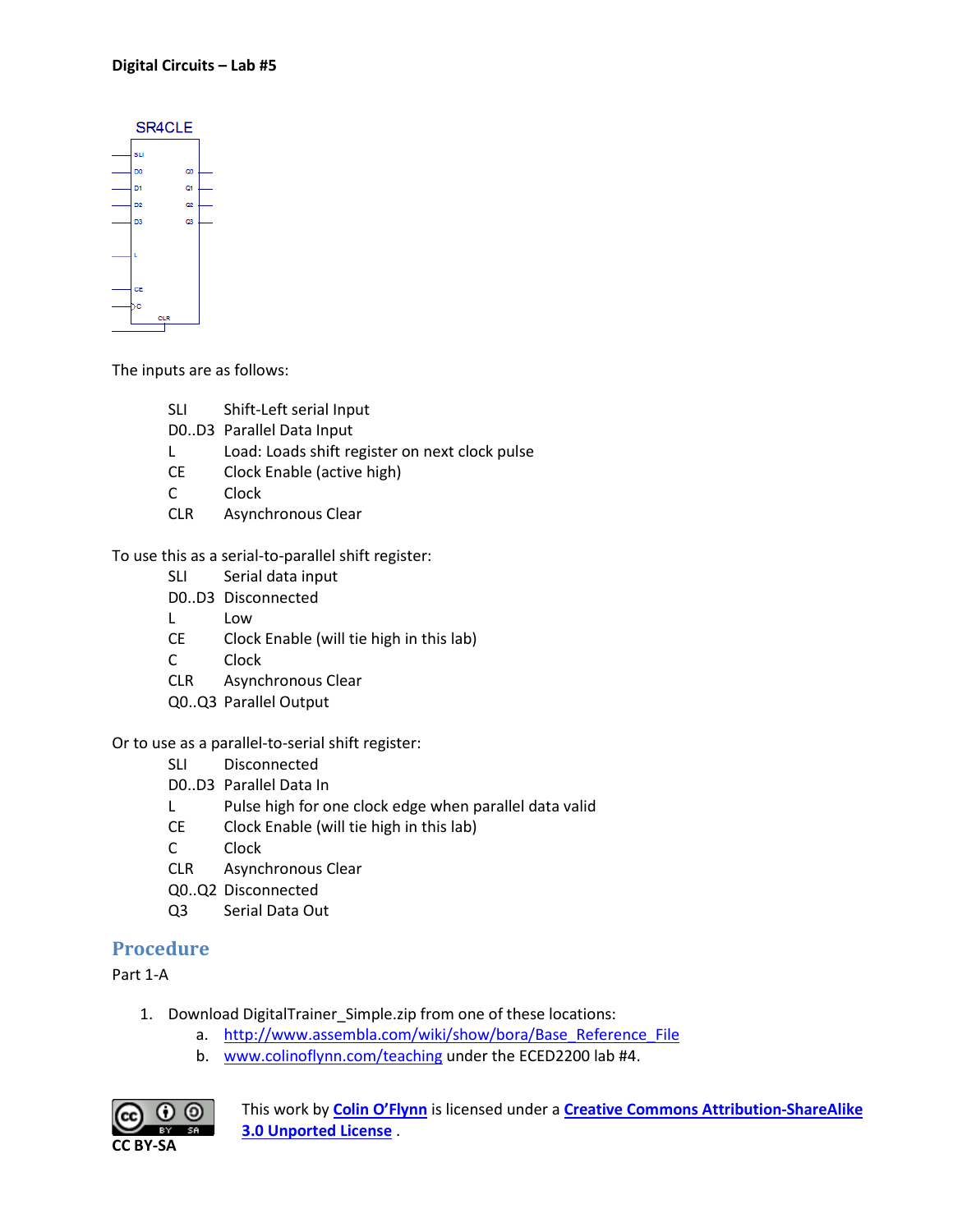- 2. Unzip this somewhere.
- 3. Open the DigitalTrainer\_Simple.xise
- 4. Open io\_connections.sch
- 5. Under the 'Shift Register' category, place a single: 'SR4CLE' part:



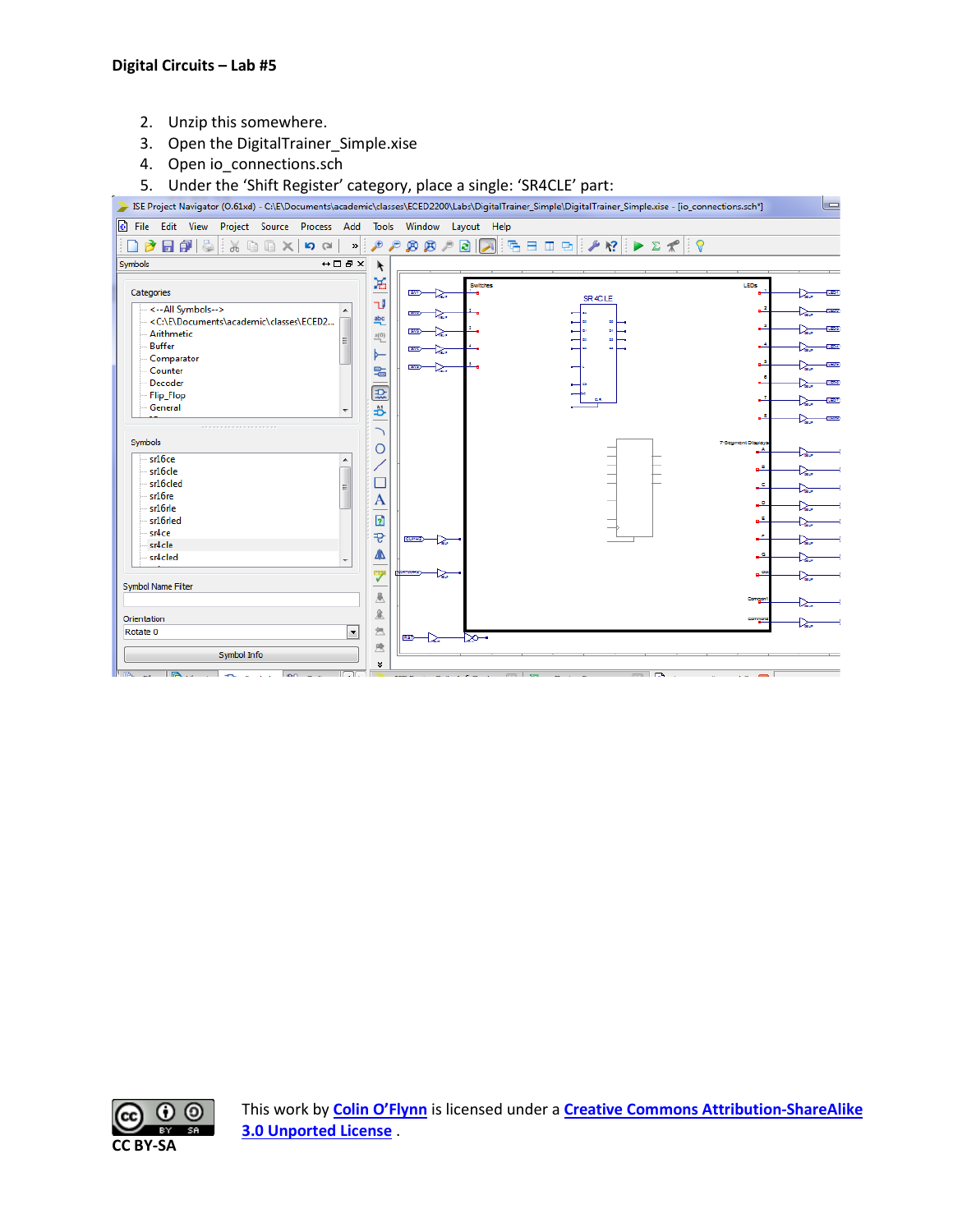6. Wire up SW1…SW4 to inputs D0…D3. Connect SLI to 'GND', CE to 'VCC', and C to 'CLK1HZ'. Also connect CLR to 'GND'. Finally as outputs LED1 is connected to Q3, and the CLK is outputted onLED2. Your schematic should now look something like this:



7. As before, save and close the schematic, then double-click the 'Implement Design' process:



8. You should get green Check-marks beside 'Generate Programming File':

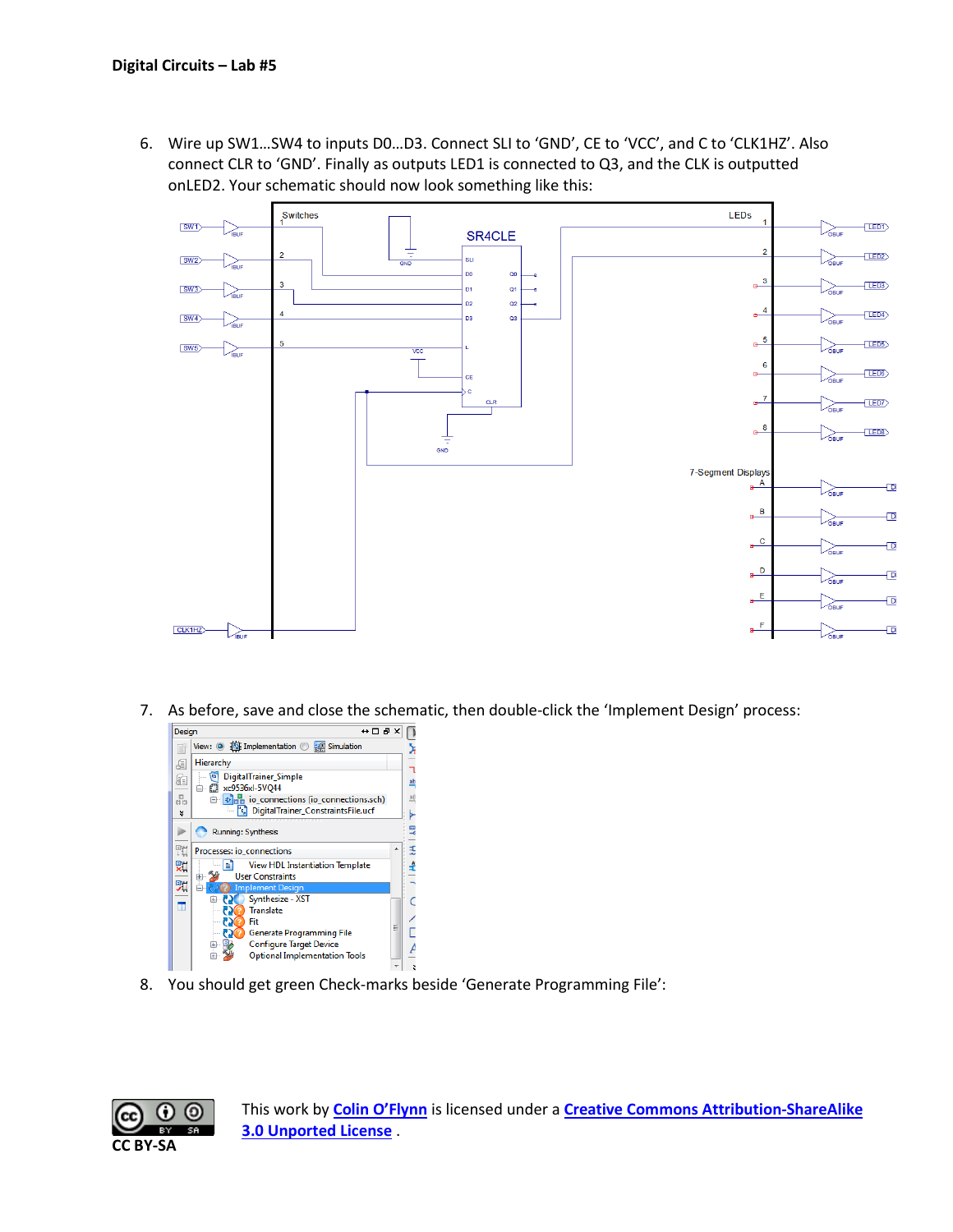

- 9. Plug in your Digital Explorer board.
- 10. Run 'program.bat' as before, and again you should see an indication it is successful:

| Chain length: 1                                                  |  |
|------------------------------------------------------------------|--|
| Device Id: 01011001011000000010000010010011 (0x0000000059602093) |  |
| Manufacturer: Xilinx                                             |  |
| Part(0): XC9536XL UQ44                                           |  |
| ø<br>Stepping:                                                   |  |
| Filename: data/xilinx/xc9536x1_vq44/xc9536x1_vq44                |  |
| Parsing 1950/1950 (100%)                                         |  |
| Scanned device output matched expected TDO values.               |  |
| "#Pause' is not recognized as an internal or external command,   |  |
| operable program or batch file.                                  |  |
| Press any key to continue $\ldots$ $\ldots$                      |  |
| Ш                                                                |  |

**11. Complete the 'Observations' section for the Parallel-to-Serial Converter**

Part 1-B

NOTE: The diagrams here show you completing part 1-A, then part 1-B. You may complete part 1-B without doing part 1-A. For part 1-C you can use two separate digital trainer boards wired together instead of one board with both parts.

12. We will modify two of the LEDs to use those pins as INPUTS. Let's see how to modify the I/O direction. First select the 'OBUF' part beside LED3 and hit delete. Do the same thing with LED4.



13. From the IO category place an 'ibuf' component. You will need to rotate the component with Ctrl-R to point INWARDS. Place this component as shown below:

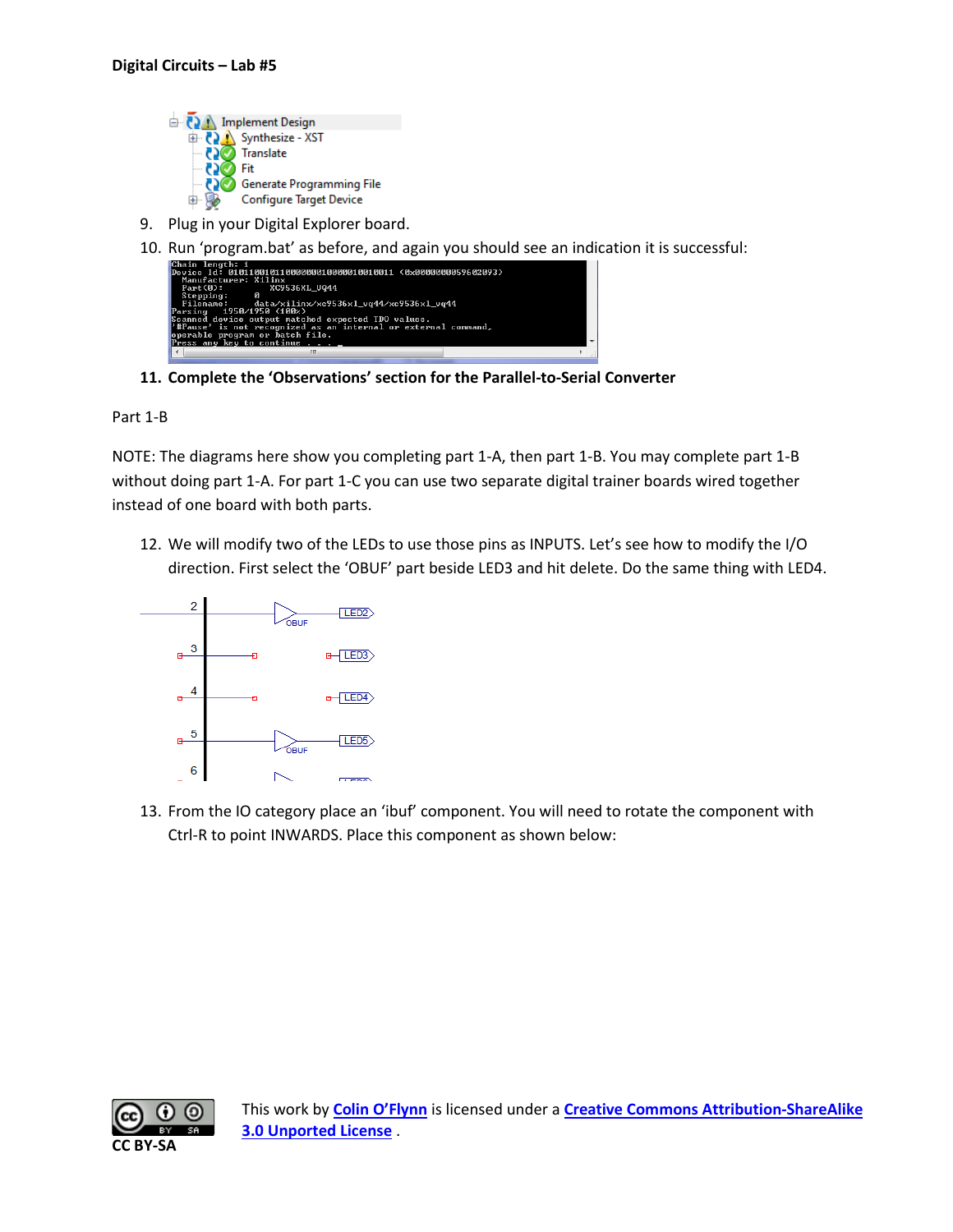

14. Repeat this for the second instance:



15. Now double-click on the 'LED3' port, and change the polarity to 'Input', and hit OK. Repeat with LED4.



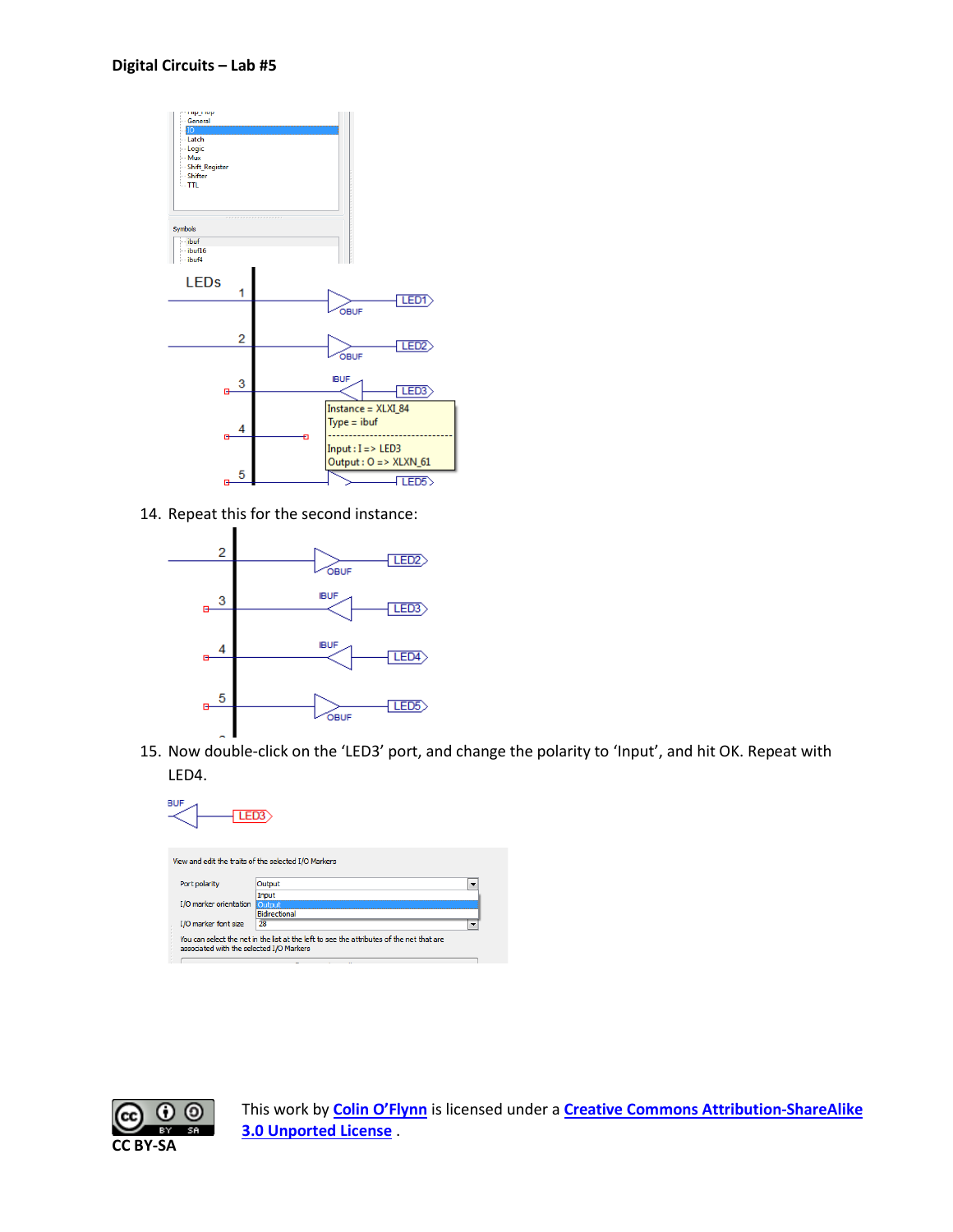| O Object Properties - I/O Marker Traits |                                          |                                                                                          | x    |
|-----------------------------------------|------------------------------------------|------------------------------------------------------------------------------------------|------|
| Category                                |                                          | View and edit the traits of the selected I/O Markers                                     |      |
| DO Markers<br>$-LED3$                   | Port polarity                            | Input<br>$\overline{\phantom{a}}$                                                        |      |
| <b>A</b> Nets<br>$-LED3$                | I/O marker orientation Right             | $\overline{\phantom{a}}$                                                                 |      |
|                                         | I/O marker font size                     | 28<br>$\blacktriangledown$                                                               |      |
|                                         | associated with the selected I/O Markers | You can select the net in the list at the left to see the attributes of the net that are |      |
|                                         |                                          | Bus renaming options                                                                     |      |
|                                         |                                          |                                                                                          |      |
|                                         |                                          | OK<br>Cancel<br><b>Apply</b>                                                             | Help |

16. Your schematic should now look like this:



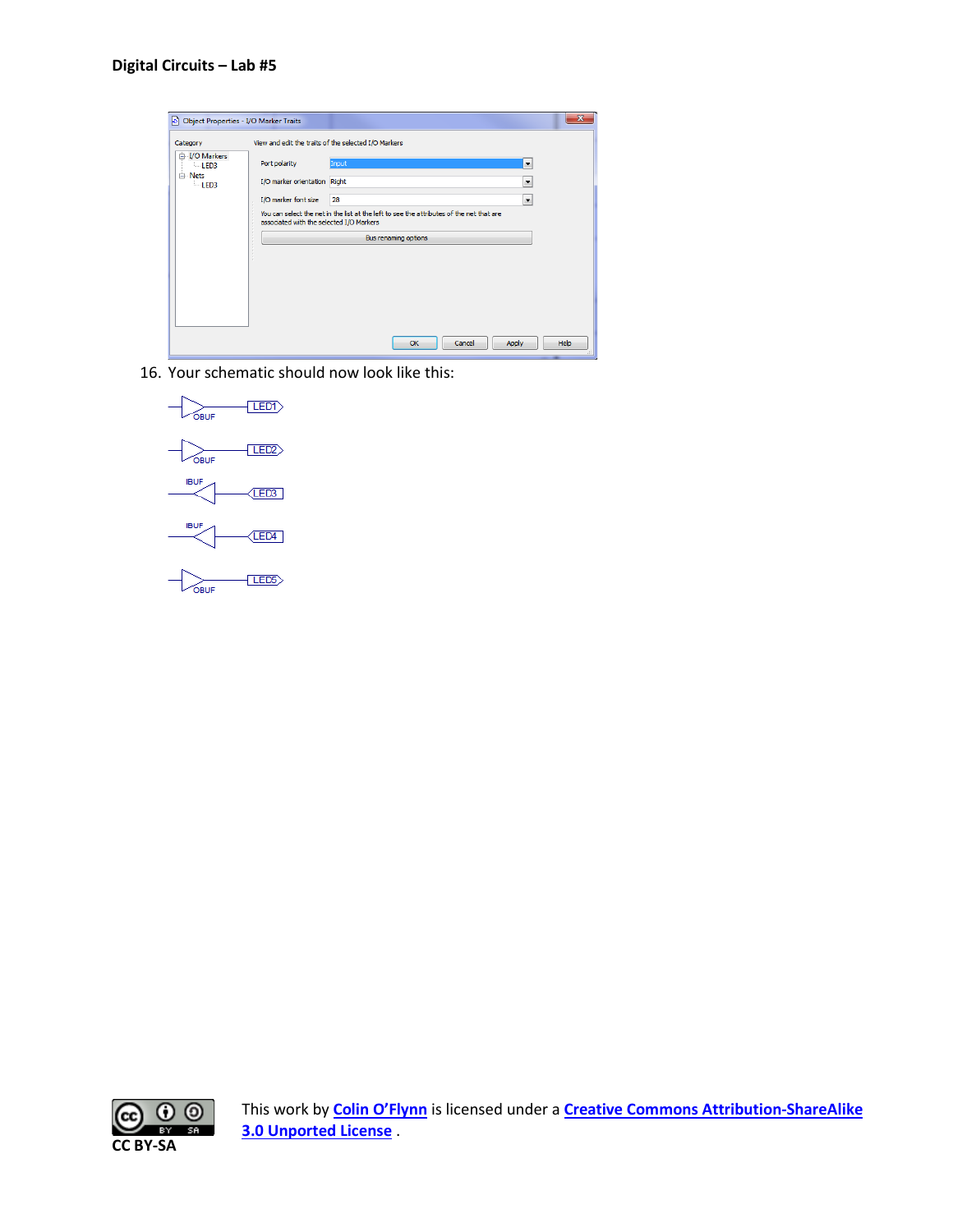- 17. Place another SR4CLE part from the 'Shift Register' category
- 18. Wire up SLI to LED4, C to LED3, L to GND, CE to VCC, Q0…Q3 to LED5..LED8, and CLR to GND. The example schematic below shows this drawn where we also have the SR4CLE from part 1-A. Again you may ignore that if you have split the work in half, and one person is doing part 1-A and one person part 1-B.



19. As before, save and close the schematic, then double-click the 'Implement Design' process:





This work by **[Colin O'Flynn](http://www.newae.com/)** is licensed under a **[Creative Commons Attribution-ShareAlike](http://creativecommons.org/licenses/by-sa/3.0/)  [3.0 Unported License](http://creativecommons.org/licenses/by-sa/3.0/)** .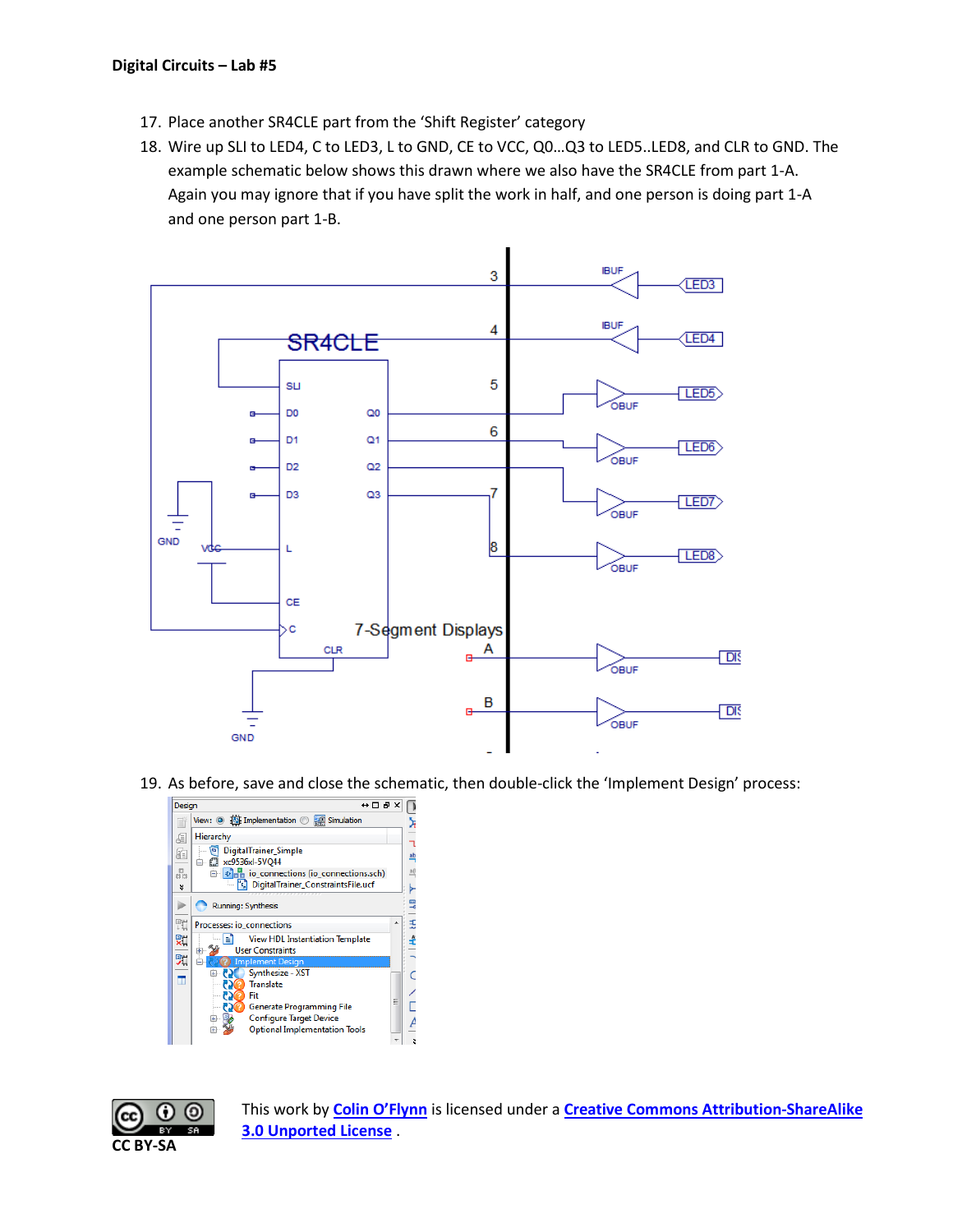- 20. If you get an error, check your schematic. In particular did you forget to switch one of the outputs to an input (LED3/LED4)? Look at the shape of the port, it should be pointing in.
- 21. You should get green Check-marks beside 'Generate Programming File':



- 22. Plug in your Digital Explorer board.
- 23. Run 'program.bat' as before, and again you should see an indication it is successful:



**24. Complete the 'Observations' section for the Serial-to-Parallel Converter**

#### **Part 1-C**

- 25. Complete the schematic which has BOTH the serial-to-parallel (part 1B) and parallel-to-serial (part 1A) on it. Note both parts use different LEDs/Switches, so there is no 'conflict' of pins. Simply create a schematic that includes BOTH part 1A & part 1B by first drawing the connections in 1A, then the connections in 1B. As an alternative you may implement them on separate Digital Trainer boards.
- 26. Using wires connect the parallel-to-serial converter to the serial-to-parallel converter. If you implemented them on the same board wire LED2 to LED3 and LED1 to LED4 as shown below.



- 27. If you implemented each side on *different* boards: wire LED1 of the board containing Part1-A schematic to LED4 of the board containing Part1-B schematic. Wire LED2 of the board containing Part1-A schematic to LED3 of the board containing Part1-B schematic.
- 28. Complete the Observations for **Part 1-C**.

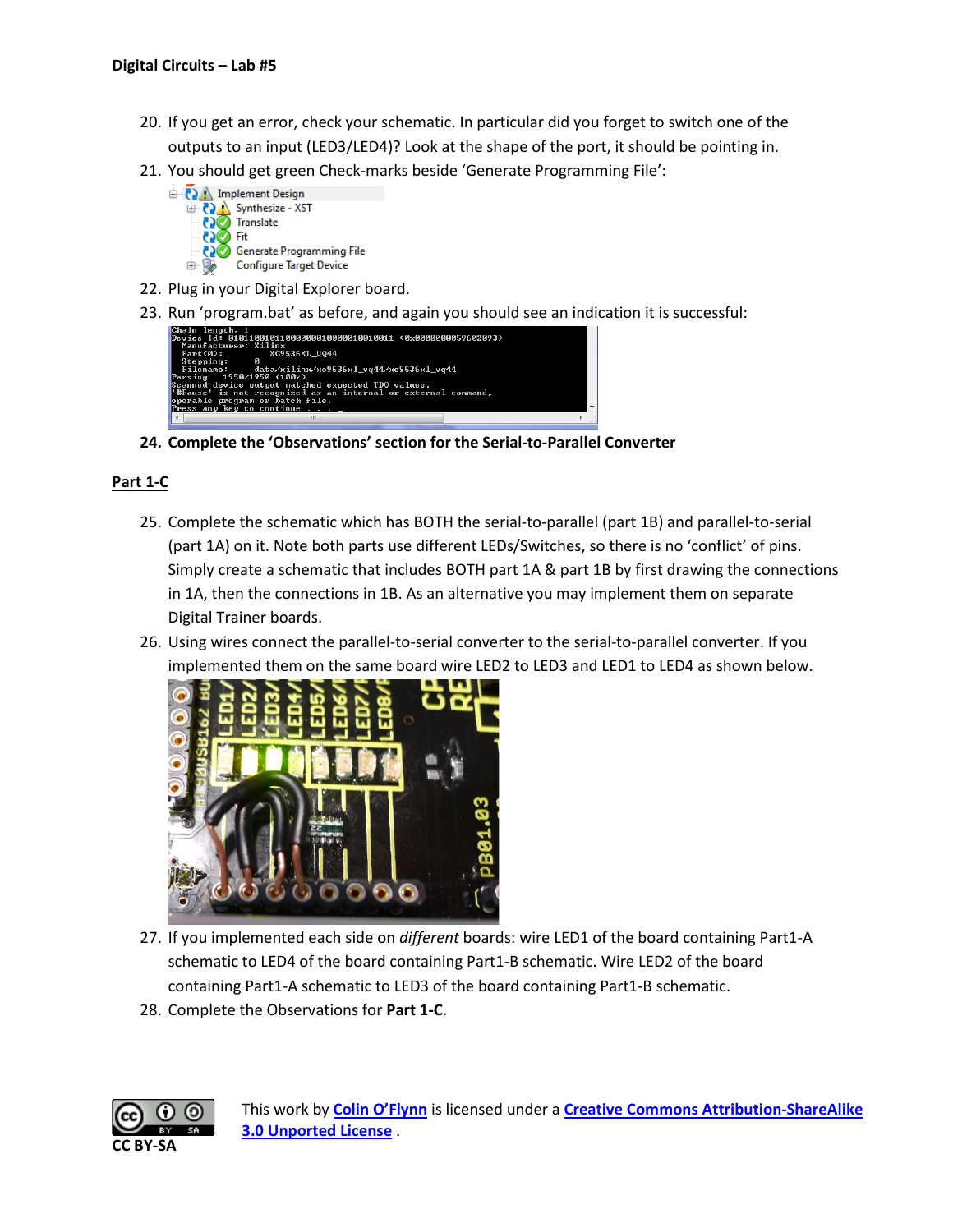### **Observations**

#### **Part 1-A: Parallel to Serial Converter**

**Q1)** The parallel to serial converter is running with a 1Hz clock. The shift register works as follows:

- 1. Set SW5 to 0 (right)
- 2. Set SW1/SW2/SW3/SW4 as desired (e.g. as shown in the table).
- 3. Set SW5 to 1 (left). When SW5 is set to '1', the data is continually being loaded into the shift register. It's only after we set SW5 to 0 (discussed next) that the shift register is allowed to operate, and shifts output the input we loaded.
- 4. Wait at least 1 pulses of LED2, then set SW5 to 0 (right) when LED2 is ON. The timing will require some practice.
- 5. LED1 has the serial output, and LED2 is the 'clock'. By counting pulses of LED2 you can see what the current bit being shifted out is. The location of clock pulse 1 is tricky – it's the initial state of LED1 when SW5 is still set to '1' typically. Thus the first pulse after setting SW5 to 0 will normally be clock pulse #2. You can record clock pulse #1 by recoding the state of LED1 after you put SW5 to 1. Once you put SW5 to 0 start counting clock pulse 2..3..4.. etc.

Using the above procedure, load the following numbers into the shift register. Write the state of LED1 on each clock pulse. The first row is filled in for you, use it to validate you're reading the clock pulses correctly.

| Setting of Input Switches |                 |                 | State of LED1 on Clock Pulse # |  |  |  |  |  |
|---------------------------|-----------------|-----------------|--------------------------------|--|--|--|--|--|
| SW <sub>1</sub>           | SW <sub>2</sub> | SW <sub>3</sub> | SW4                            |  |  |  |  |  |
|                           |                 |                 |                                |  |  |  |  |  |
|                           |                 |                 |                                |  |  |  |  |  |
|                           |                 |                 |                                |  |  |  |  |  |
|                           |                 |                 |                                |  |  |  |  |  |
|                           |                 |                 |                                |  |  |  |  |  |
|                           |                 |                 |                                |  |  |  |  |  |

**Q2)** Assume I input a number where SW1 = MSB, SW4 = LSB (e.g.: in the table above you are inputting 1,8,14,11,10). Which bit is being shifted out first of this shift register you have implemented: MSB or LSB?

**Q3)** After you set SW5 to 0, does it matter if you change the state of SW1-SW4? As an example load the 1-1-1-1 state. After you set SW5 low, set SW1-SW4 (or just one of them if it's easier) to 0. Does it change the output?

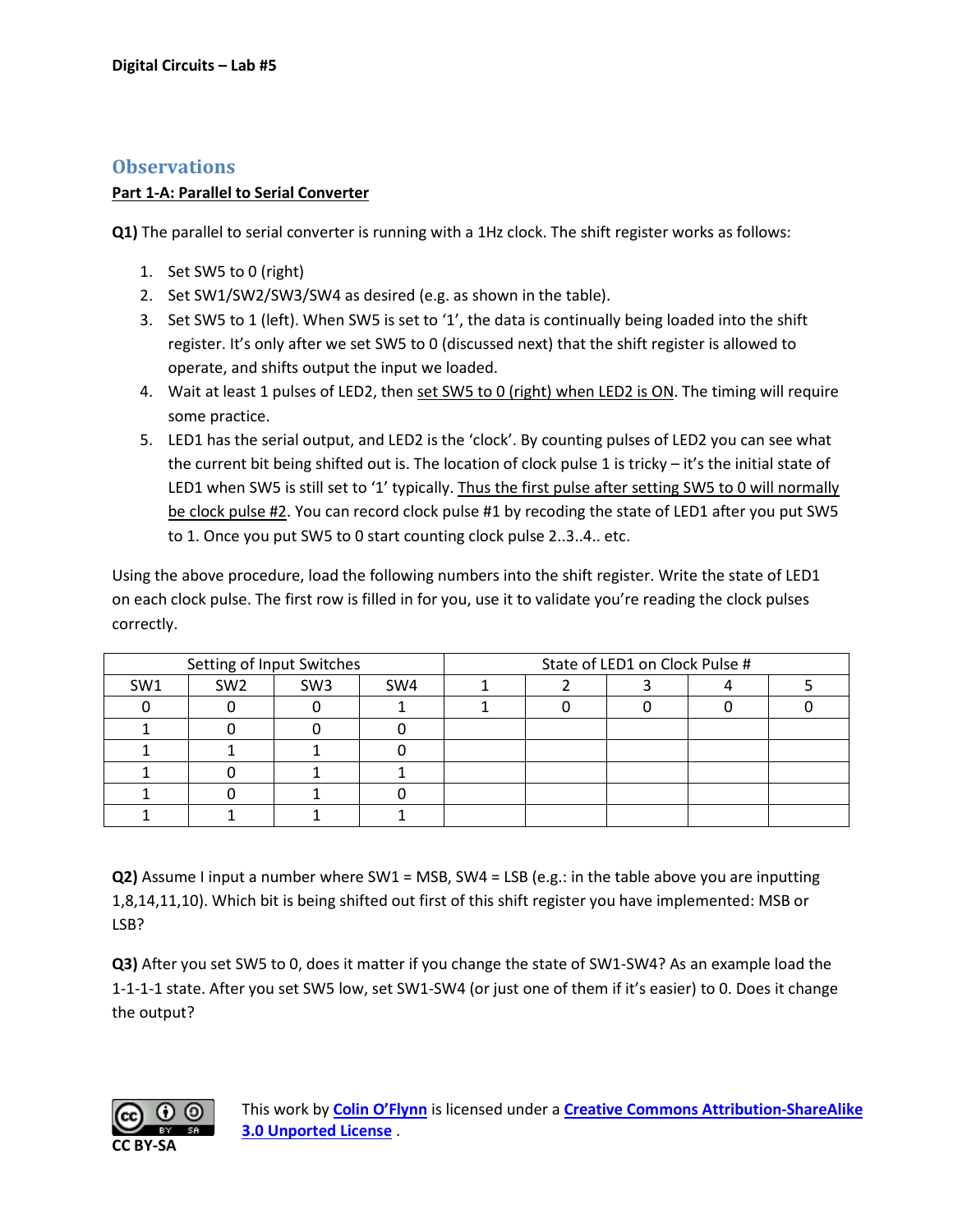#### **Digital Circuits – Lab #5**

#### **Part 1-B: Serial to Parallel Converter**

Using wires, connect SW1 to LED3 and SW2 to LED4 as shown below:



SW1 is now the CLOCK input, and SW2 is now the DATA input. Note: if you have done the wires correctly, LED3 should output the same as the SW1 (clock) position, and LED4 should output the same as the SW2 (data) position.

**Q1)** Complete the following truth table by moving down the table, and filling in the state of Q0/Q1/../Q3. Note that due to switch bounce your results may not be completely predictable.

| SW1 (clk)        | SW2 (data)       | LED5 (Q0) | LED6(Q1) | LED7 (Q2) | LED8 (Q3) |
|------------------|------------------|-----------|----------|-----------|-----------|
| $\pmb{0}$        | $\pmb{0}$        |           |          |           |           |
| $\pmb{0}$        | $\mathbf{1}$     |           |          |           |           |
| $\mathbf 1$      | $\mathbf{1}$     |           |          |           |           |
| $\pmb{0}$        | $\mathbf{1}$     |           |          |           |           |
| $\mathbf 1$      | $\mathbf 1$      |           |          |           |           |
| $\pmb{0}$        | $\mathbf{1}$     |           |          |           |           |
| $\mathbf 1$      | $\boldsymbol{0}$ |           |          |           |           |
| $\pmb{0}$        | $\boldsymbol{0}$ |           |          |           |           |
| $\mathbf 1$      | $\pmb{0}$        |           |          |           |           |
| $\boldsymbol{0}$ | $\boldsymbol{0}$ |           |          |           |           |
| $\pmb{0}$        | $\boldsymbol{0}$ |           |          |           |           |
| $\boldsymbol{0}$ | $\mathbf{1}$     |           |          |           |           |
| $\mathbf{1}$     | $\mathbf{1}$     |           |          |           |           |
| $\pmb{0}$        | $\boldsymbol{0}$ |           |          |           |           |
| $\mathbf 1$      | $\boldsymbol{0}$ |           |          |           |           |
| $\boldsymbol{0}$ | $\boldsymbol{0}$ |           |          |           |           |
| $\mathbf 1$      | $\boldsymbol{0}$ |           |          |           |           |
| $\mathbf 0$      | $\boldsymbol{0}$ |           |          |           |           |



This work by **[Colin O'Flynn](http://www.newae.com/)** is licensed under a **[Creative Commons Attribution-ShareAlike](http://creativecommons.org/licenses/by-sa/3.0/)  [3.0 Unported License](http://creativecommons.org/licenses/by-sa/3.0/)** .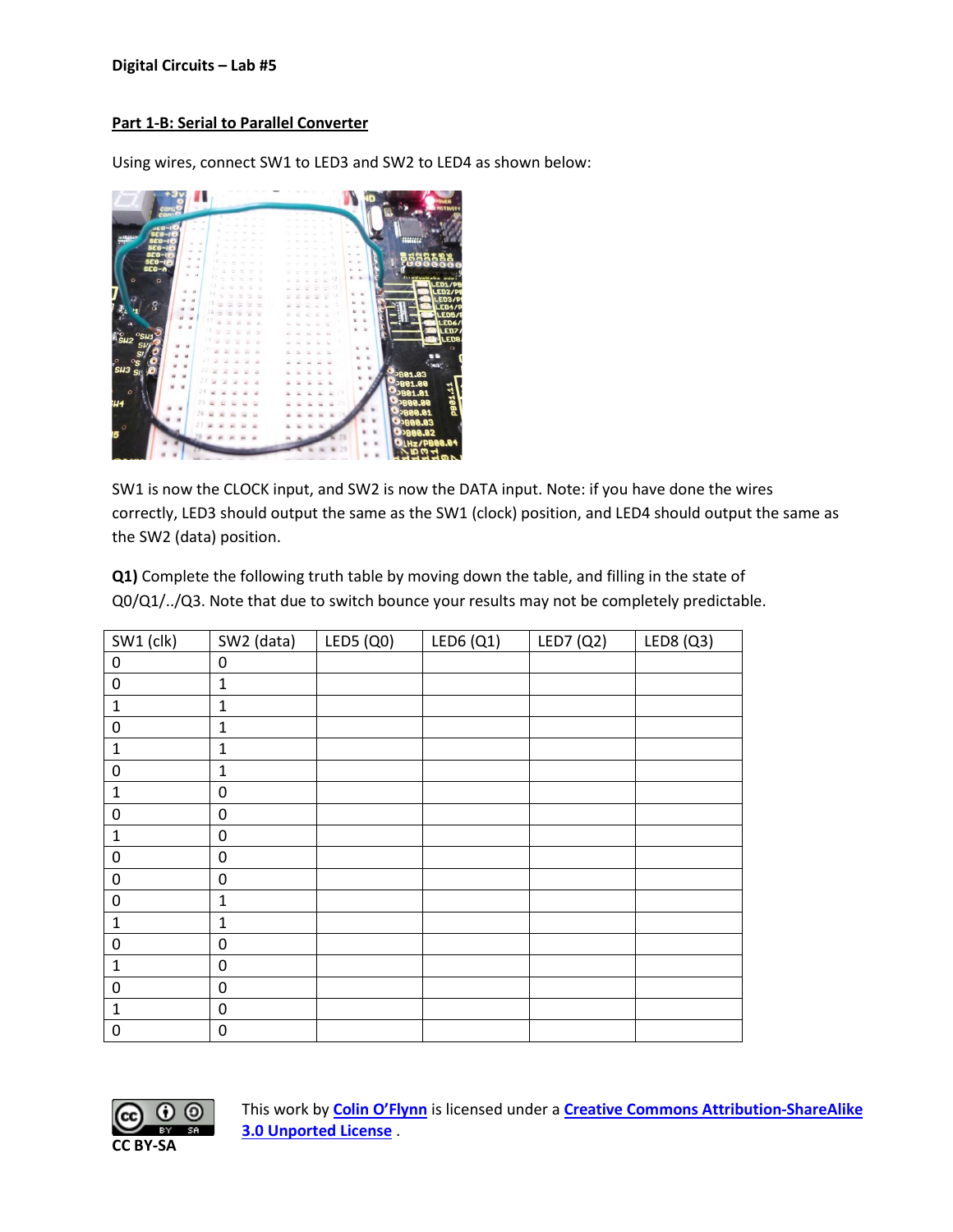### **Part 1-C: Connected**

The serial-to-parallel and parallel-to-serial converters are now connected together. As in part 1-A you load data with this procedure:

- 1. Set SW5 to 0 (right)
- 2. Set SW1/SW2/SW3/SW4 as desired
- 3. Set SW5 to 1 (left), wait until LED5 illuminates, then set SW5 to 0. You must do this quickly or you will end up with too many 1's shifted in!
- 4. LED1 has the serial output, and LED2 is the 'clock'. By counting pulses of LED2 you can see what the current bit being shifted out is. Note that normally clock pulse '1' is while load (SW5) is still HIGH. Thus after setting SW5 to 0, the next pulse of LED2 is clock pulse #2. (Note LED2 and LED3 should both be blinking at 1 Hz)
- 5. Data will also be shifted into LED5…LED8.

Q1) Load the following number, then record the state of LED5/LED6/LED7/LED8 after each clock pulse. You may need to try several times to catch all states if you miss a clock pulse. Based on your knowledge of a shift register, you should have some idea where the 'correct' output should be. As a hint: you are connecting a parallel-to-serial converter to a serial-to-parallel converter. The objective is to send the states of SW1,SW2,SW3,SW4 to the LEDs, but we are using only two wires instead of four!

Number: SW1 = 0, SW2 = 0, SW3 = 0, SW4 = 1

| Clock Pulse # | LED <sub>5</sub> | LED6 | LED7 | LED8 |
|---------------|------------------|------|------|------|
|               |                  |      |      |      |
|               |                  |      |      |      |
|               |                  |      |      |      |
|               |                  |      |      |      |
|               |                  |      |      |      |
|               |                  |      |      |      |
|               |                  |      |      |      |
|               |                  |      |      |      |